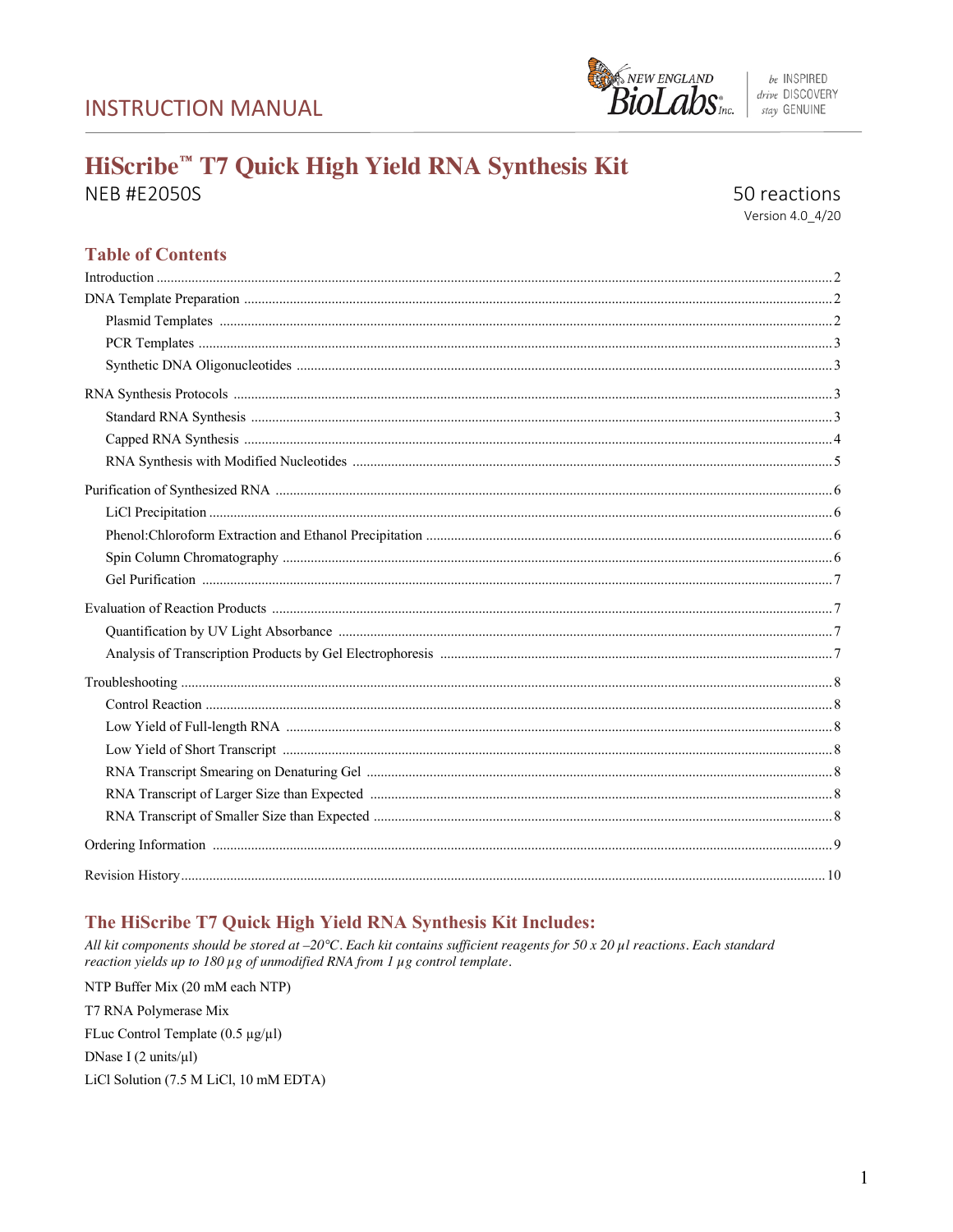## **Required Materials Not Included:**

DNA Template Thermocycler or 37°C incubator Nuclease-Free Water Buffer- or water-saturated phenol:chloroform Ethanol 3 M Sodium Acetate, pH 5.2 5 M Ammonium Acetate Spin Columns (See Monarch® RNA Cleanup Kits, NEB #T2030, #T2040, #T2050) Gels, running buffers and gel box

## **Introduction**

The HiScribe T7 Quick High Yield RNA Synthesis Kit is designed for quick set-up and production of large amounts of RNA *in vitro*. The reaction can be set up conveniently by combining the NTP buffer mix, T7 RNA Polymerase mix and a suitable DNA template. The kit also allows for capped RNA or dye-labeled RNA synthesis by incorporation of cap analog (ARCA, NEB #S1411) or dye-modified nucleotides. RNA synthesized with the kit can be used for RNA structure and function studies, ribozyme biochemistry, as probes for RNase protection assays and hybridization based blots, anti-sense RNA and RNAi experiments, microarray analysis and microinjection, as well as *in vitro* translation and RNA vaccines.

To synthesize high specific activity radioactive RNA probes or RNA with 100% substitution of one or more modified nucleotides we recommend using the T7 High Yield RNA Synthesis Kit (NEB #E2040), in which the four nucleotides are supplied separately.

## **DNA Template Preparation**

Linearized plasmid DNA, PCR products or synthetic DNA oligonucleotides can be used as templates for *in vitro* transcription with the HiScribe T7 Quick High Yield RNA Synthesis Kit, provided that they contain a double-stranded T7 promoter region upstream of the sequence to be transcribed. Figure 1 illustrates the minimal T7 promoter sequence, as well as a run-off transcript after T7 transcription.

#### **Figure 1. Transcription by T7 RNA Polymerase**



#### **Plasmid Templates**

It is of the utmost importance to begin the HiScribe T7 Quick High Yield RNA Synthesis Kit with highly purified, completely linearized plasmid template. Quality of the template DNA affects transcription efficiency, as well as the integrity of the RNA synthesized. Yield is commensurate with template purity. Any purification method may be used, as long as the product is predominately supercoiled and free of contaminating RNase, protein, RNA and salts.

To produce an RNA transcript of defined length, plasmid DNA must be completely linearized with a restriction enzyme, downstream of the insert to be transcribed. In contrast, circular plasmid templates will generate long heterogeneous RNA transcripts in higher quantities because of the high processivity of T7 RNA Polymerase. NEB has a large selection of restriction enzymes for this purpose; we recommend selecting restriction enzymes that generate blunt ends or 5´-overhangs.

After linearization, we recommend purifying the template DNA by phenol:chloroform extraction:

- 1. Extract DNA with an equal volume of 1:1 phenol:chloroform mixture, and repeat, if necessary.
- 2. Extract twice with an equal volume of chloroform to remove residual phenol.
- 3. Precipitate the DNA by adding 1/10th volume of 3 M sodium acetate, pH 5.2, and two volumes of ethanol. Incubate at –20°C for at least 30 minutes.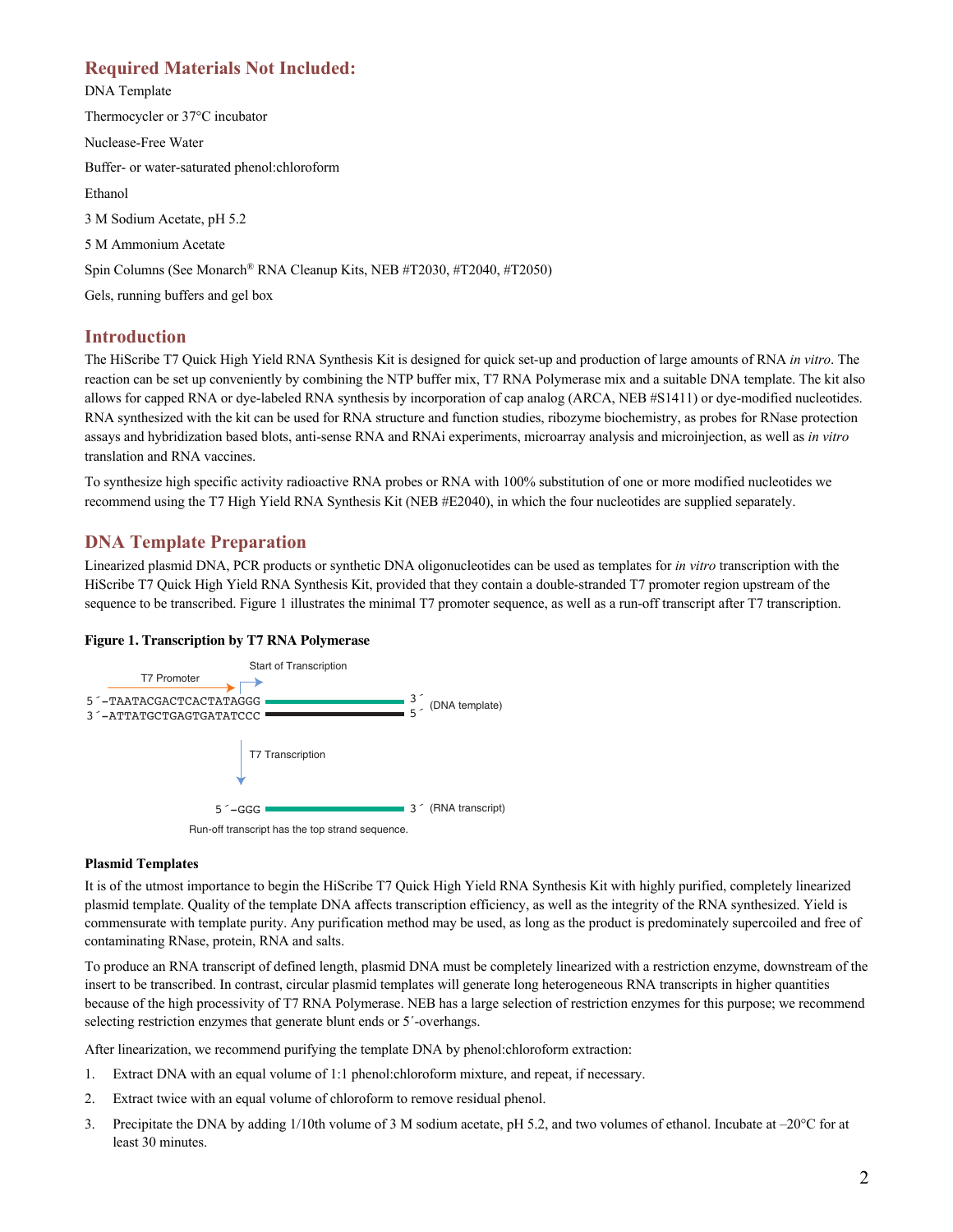- 4. Pellet the DNA in a microcentrifuge for 15 minutes at top speed. Carefully remove the supernatant.
- 5. Rinse the pellet by adding 500 μl of 70% ethanol and centrifuging for 15 minutes at top speed. Carefully remove the supernatant.
- 6. Air dry the pellet and resuspend it in nuclease-free water at a concentration of 0.5–1 μg/μl.

#### **PCR Templates**

PCR products containing a T7 promoter in the correct orientation can be transcribed. While PCR mixture may be used directly, better yields will be obtained with purified PCR products. PCR products can be purified according to the protocol for plasmid restriction digests above, or by using commercially available spin columns (we recommend the Monarch PCR & DNA Cleanup Kit, NEB #T1030). PCR products should be run on an agarose gel to estimate concentration and to confirm amplicon size prior to its use as a template in the T7 Quick RNA transcription reaction. Generally, 0.1–0.5 μg of PCR fragments can be used in a 20 μl *in vitro* transcription reaction.

#### **Synthetic DNA Oligonucleotides**

Synthetic DNA Oligonucleotides, which are either entirely double-stranded or mostly single-stranded, with a double-stranded T7 promoter sequence can be used in the T7 Quick transcription reaction. In general, the yields are relatively low and also variable depending upon the sequence, purity and preparation of the synthetic oligonucleotides.

## **RNA Synthesis Protocols**

We strongly recommend wearing gloves and using nuclease-free tubes and reagents to avoid RNase contamination. Reactions are typically 20 μl but can be scaled up as needed. Reactions should be assembled in nuclease-free microfuge tubes or PCR strip tubes.

#### **Standard RNA Synthesis**

- 1. Thaw the necessary kit components, mix and pulse-spin in microfuge to collect solutions to bottom of tubes. Keep on ice.
- 3. Assemble the reaction at room temperature in the following order:

| <b>REAGENT</b>               | <b>AMOUNT</b> | <b>FINAL</b><br><b>CONCENTRATION</b> |
|------------------------------|---------------|--------------------------------------|
| Nuclease-free water          | $X \mu l$     |                                      |
| NTP Buffer Mix               | $10 \mu$      | 10 mM each NTP final                 |
| Template DNA                 | $X \mu l$     | $\mu$ g                              |
| T7 RNA Polymerase Mix        | $2 \mu l$     |                                      |
| <b>Total Reaction Volume</b> | $20 \mu l$    |                                      |

3. Mix thoroughly and pulse-spin in a microfuge. Incubate at 37°C for 2 hours.

Reaction time depends on template amount, quality and RNA transcript length. For reactions with transcripts longer than 0.3 kb, 2 hour incubation should give you the maximum yield. For reaction times of 60 minutes or less, a water bath or heating block may be used; for reaction times longer than 60 minutes, we recommend using a dry air incubator or a thermocycler to prevent evaporation of the sample.

For reactions with short RNA transcripts (< 0.3 kb), we recommend an incubation time of 4 hours or longer. It is safe to incubate the reaction for 16 hours (overnight). For example, we have achieved good yield with only 0.2 μg plasmid template encoding a 50-mer RNA by incubating the reaction overnight at 37°C.

Reaction set up for short transcripts  $(< 0.3$  kb):

| <b>REAGENT</b>               | <b>AMOUNT</b> | <b>FINAL</b><br><b>CONCENTRATION</b> |
|------------------------------|---------------|--------------------------------------|
| Nuclease-free water          | $X \mu l$     |                                      |
| NTP Buffer Mix               | $10 \mu l$    | 6.7 mM each NTP final                |
| Template DNA                 | $X \mu l$     | l µg                                 |
| T7 RNA Polymerase Mix        | $2 \mu l$     |                                      |
| <b>Total Reaction Volume</b> | $30 \mu l$    |                                      |

Compared to the standard reaction, this reaction uses 10 μl more water. The volume of NTP Buffer Mix and T7 RNA Polymerase Mix, however, remains the same. The kit contains sufficient materials for 50 reactions.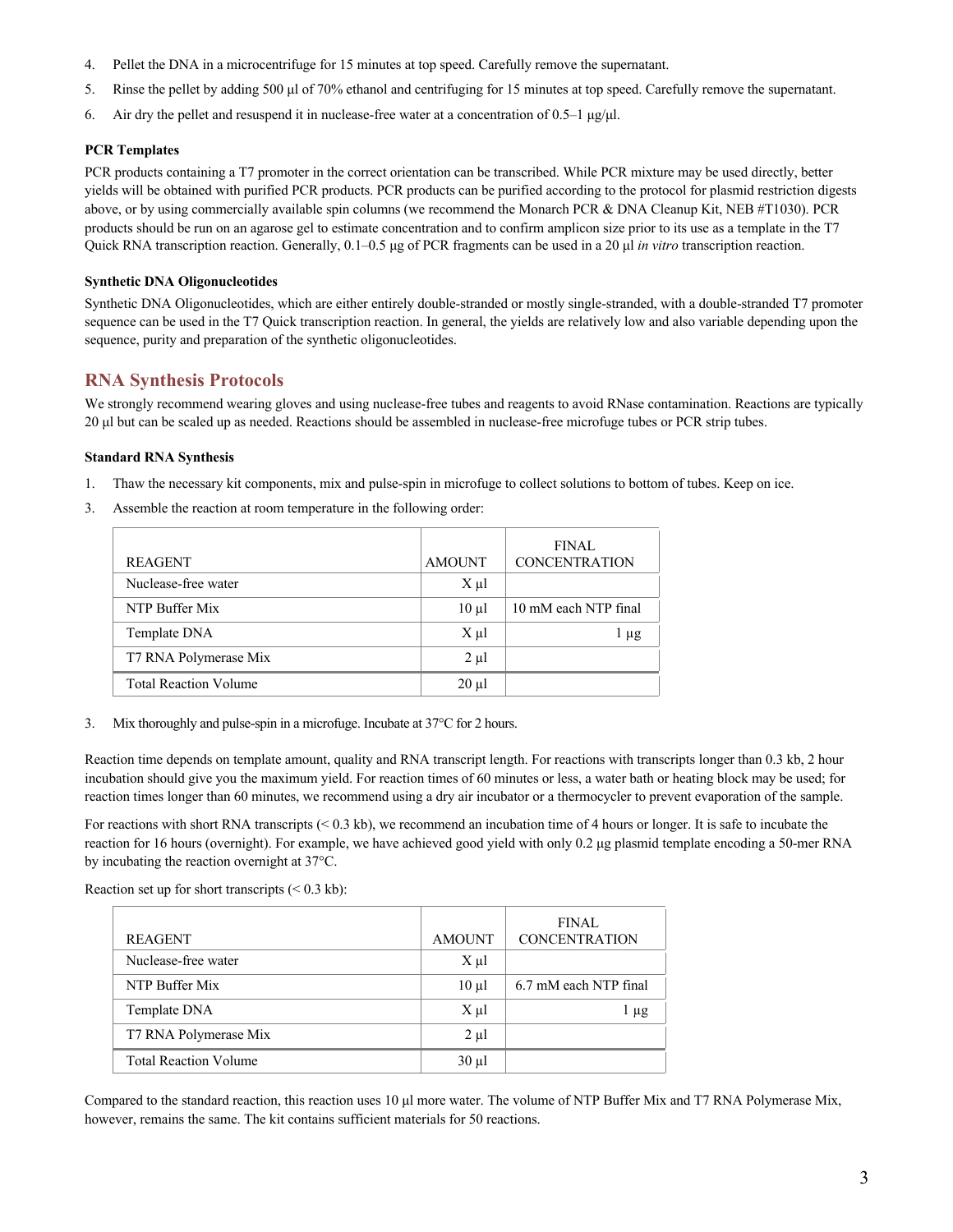Note that the amount of NTP Buffer Mix in a standard 20 μl reaction can vary from 2 to 10 μl. The final yield is proportional to the amount of input nucleotides, meaning that the nucleotide incorporation efficiency remains the same when different amounts of NTP are used. Figure 2 shows the time course of standard RNA synthesis from 1 μg control DNA template coding for a 1.8 kb RNA transcript with the T7 Quick Kit using 10 μl and 5 μl NTP Buffer Mix in a 20 μl reaction.





*Reactions were incubated at 37°C in a thermocycler. Transcripts were purified by spin columns and quantified on a NanoDrop*<sup>™</sup> *Spectrophotometer.*

- 4. Optional: DNase treatment to remove DNA template. Standard reactions are capable of generating large amounts of RNA, at concentrations up to 10 mg/ml. As a result, the reaction mixture is quite viscous. It is easier to perform DNase treatment after the reaction mixture is diluted. To remove template DNA, add 30 μl nuclease-free water to each 20 μl reaction, followed by 2 μl of DNase I (RNase-free), mix and incubate for 15 minutes at 37°C.
- 5. Proceed with purification of synthesized RNA (we recommend the Monarch RNA Cleanup Kits, NEB #T2040 or #T2050) or analysis of transcription products by gel electrophoresis.

#### **Capped RNA Synthesis**

The kit formulation allows for efficient capped RNA synthesis using cap analog (ARCA). The recommended ratio of cap analog to GTP is 4:1. Increasing the ratio of cap analog to GTP will increase the proportion of capped RNA transcripts; however, it also significantly decreases the yield of the reaction. Cap analogs are sold separately. Please refer to the ordering information section or www.neb.com for more information.

- 1. Prepare 40 mM cap analog. Cap analog (ARCA, NEB #S1411) is supplied in a lyophilized form of 1 µmol per tube. Dissolving it in 25 μl nuclease-free water will yield a concentration of 40 mM.
- 2. Thaw the necessary kit components, mix and pulse-spin in a microfuge to collect solutions to the bottoms of tubes.
- 3. Assemble the reaction at room temperature in the following order:

| µg RNA/Reaction | $150 \cdot$                                                                                                                                                                                                                                                                                                                                                                  |     |               |                                      |
|-----------------|------------------------------------------------------------------------------------------------------------------------------------------------------------------------------------------------------------------------------------------------------------------------------------------------------------------------------------------------------------------------------|-----|---------------|--------------------------------------|
|                 | 100                                                                                                                                                                                                                                                                                                                                                                          |     |               |                                      |
|                 | 10 mM NTP                                                                                                                                                                                                                                                                                                                                                                    |     |               |                                      |
|                 | 50<br>5 mM NTP                                                                                                                                                                                                                                                                                                                                                               |     |               |                                      |
|                 | 0                                                                                                                                                                                                                                                                                                                                                                            |     |               |                                      |
|                 | 20<br>40<br>60<br>80<br>100<br>0<br><b>Reaction Time, Minutes</b>                                                                                                                                                                                                                                                                                                            | 120 | 140           |                                      |
|                 | Reactions were incubated at $37^{\circ}$ C in a thermocycler. Transcripts<br>were purified by spin columns and quantified on a NanoDrop $^{\rm !}$<br>Spectrophotometer.                                                                                                                                                                                                     |     |               |                                      |
| 4.              | Optional: DNase treatment to remove DNA template. Standard reactions are capable of generating<br>concentrations up to 10 mg/ml. As a result, the reaction mixture is quite viscous. It is easier to perfo<br>reaction mixture is diluted. To remove template DNA, add 30 µl nuclease-free water to each 20 µl i<br>I (RNase-free), mix and incubate for 15 minutes at 37°C. |     |               |                                      |
| 5.              | Proceed with purification of synthesized RNA (we recommend the Monarch RNA Cleanup Kits, N<br>of transcription products by gel electrophoresis.                                                                                                                                                                                                                              |     |               |                                      |
|                 | <b>Capped RNA Synthesis</b>                                                                                                                                                                                                                                                                                                                                                  |     |               |                                      |
|                 | The kit formulation allows for efficient capped RNA synthesis using cap analog (ARCA). The recomme<br>4:1. Increasing the ratio of cap analog to GTP will increase the proportion of capped RNA transcripts; h<br>decreases the yield of the reaction. Cap analogs are sold separately. Please refer to the ordering informat<br>more information.                           |     |               |                                      |
| 1.              | Prepare 40 mM cap analog. Cap analog (ARCA, NEB #S1411) is supplied in a lyophilized form of<br>25 µl nuclease-free water will yield a concentration of 40 mM.                                                                                                                                                                                                               |     |               |                                      |
| 2.              | Thaw the necessary kit components, mix and pulse-spin in a microfuge to collect solutions to the b                                                                                                                                                                                                                                                                           |     |               |                                      |
| 3.              | Assemble the reaction at room temperature in the following order:                                                                                                                                                                                                                                                                                                            |     |               |                                      |
|                 | <b>REAGENT</b>                                                                                                                                                                                                                                                                                                                                                               |     | <b>AMOUNT</b> | <b>FINAL</b><br><b>CONCENTRATION</b> |
|                 | Nuclease-free water                                                                                                                                                                                                                                                                                                                                                          |     | $X \mu l$     |                                      |
|                 | NTP Buffer Mix                                                                                                                                                                                                                                                                                                                                                               |     | $2 \mu l$     | 2 mM each NTP final                  |
|                 | Cap Analog (40 mM)                                                                                                                                                                                                                                                                                                                                                           |     | $4 \mu l$     | 8 mM final                           |
|                 | Template DNA                                                                                                                                                                                                                                                                                                                                                                 |     | $X \mu l$     | l μg                                 |
|                 | T7 RNA Polymerase Mix                                                                                                                                                                                                                                                                                                                                                        |     | $2 \mu l$     |                                      |
|                 | <b>Total Reaction Volume</b>                                                                                                                                                                                                                                                                                                                                                 |     | $20 \mu l$    |                                      |
| 4.              | Mix thoroughly, pulse-spin and incubate at 37°C for 2 hours.                                                                                                                                                                                                                                                                                                                 |     |               |                                      |
|                 | The yield per reaction is 30–40 µg RNA with approximately 80% capped RNA transcripts. Figure 3 sho                                                                                                                                                                                                                                                                           |     |               |                                      |
|                 | synthesis from 1 µg control template. Most reactions will be complete in 1 hour.                                                                                                                                                                                                                                                                                             |     |               |                                      |

The yield per reaction is 30–40 μg RNA with approximately 80% capped RNA transcripts. Figure 3 shows the time course of capped RNA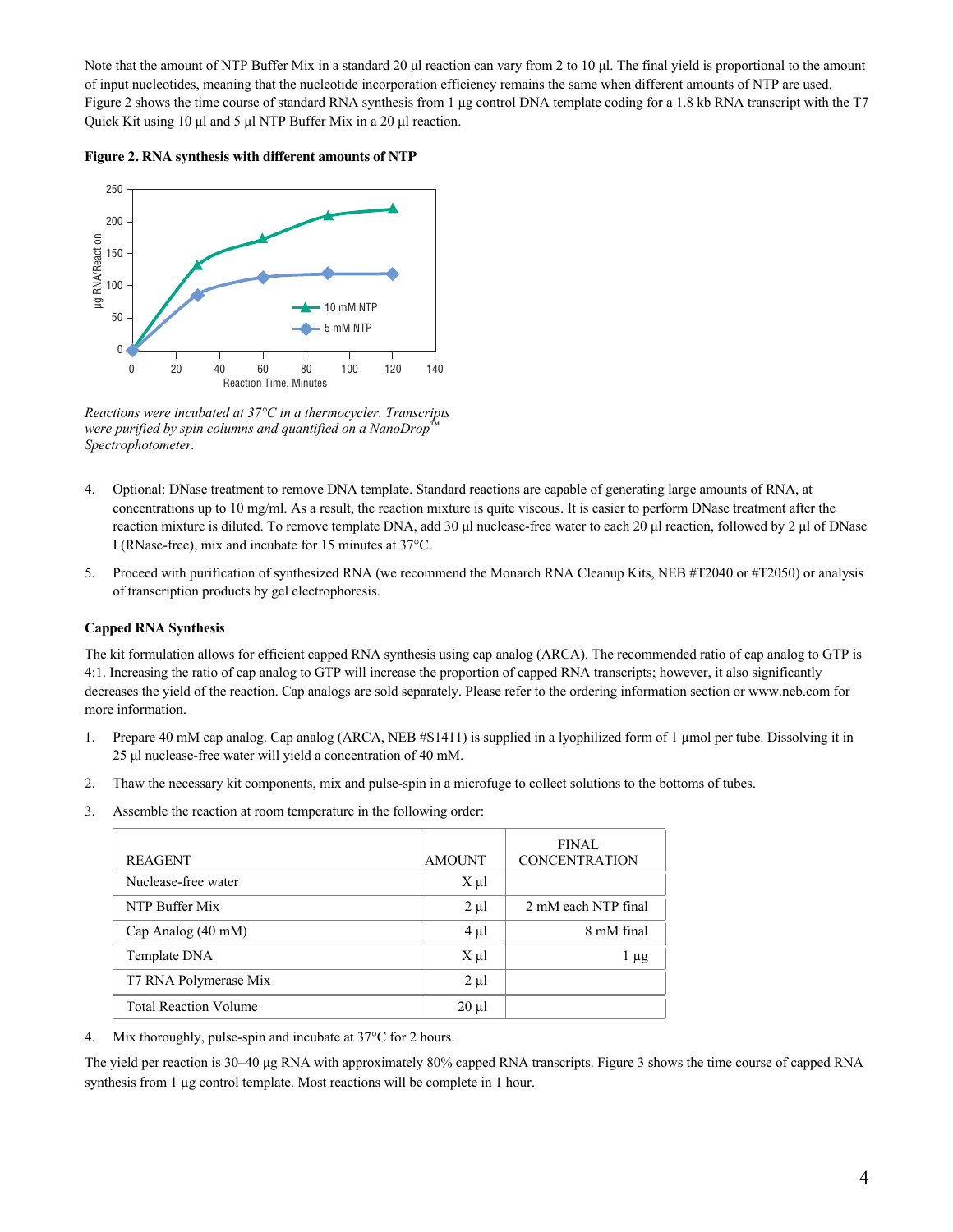

*Reactions were incubated at 37°C in a thermocycler. Transcripts were purified by spin columns and quantified on a NanoDrop Spectrophotometer.*

- 5. *Optional:* To remove template DNA, add 2 μl of DNase I (RNase-free), mix and incubate at 37°C for 15 minutes.
- 6. Proceed with purification of synthesized RNA (we recommend the Monarch RNA Cleanup Kits, NEB #T2040 or #T2050) or analysis of transcription products by gel electrophoresis.

#### **RNA Synthesis with Modified Nucleotides**

The kit is capable of synthesizing biotin- or dye-modified RNA with the following protocol. The recommended molar ratio of modified NTP (Biotin-, Fluorescein-, Digoxigenin-, or Aminoallyl-NTP) to standard NTP is 1:2. The following reaction set-up assumes modified UTP is used. Please note that Dye- or Biotin-NTPs are not supplied with the kit.

- 1. Thaw the necessary kit components, mix and pulse-spin in microfuge to collect solutions to the bottoms of tubes.
- 2. Assemble the reaction at room temperature in the following order:

| <b>REAGENT</b>               | <b>AMOUNT</b> | <b>FINAL</b><br><b>CONCENTRATION</b> |
|------------------------------|---------------|--------------------------------------|
| Nuclease-free water          | $X \mu l$     |                                      |
| NTP Buffer Mix               | $5 \mu l$     | 2 mM each NTP final                  |
| Modified UTP (10 mM)         | $5 \mu$ l     | 2.5 mM final                         |
| Template DNA                 | $X \mu l$     | $\mu$ g                              |
| T7 RNA Polymerase Mix        | $2 \mu l$     |                                      |
| <b>Total Reaction Volume</b> | $20 \mu l$    |                                      |

3. Mix thoroughly, pulse-spin and incubate at 37°C for 2 hours. For short (< 300 nt) transcripts incubate at 37°C for 4–16 hours.

Note that the ratio of modified nucleotide to standard nucleotide can be adjusted by varying the amount of the NTP Buffer Mix and modified nucleotide. For complete modified nucleotide substitution we recommended using the T7 High Yield RNA Synthesis Kit (NEB #E2040), in which the four nucleotides are supplied separately. Figure 4 shows the time course of labeled RNA synthesis using 1 µg control template with Biotin-16-UTP and Fluorescein-12-UTP following the above reaction setup.

Modified ribonucleotides reduce transcription efficiency; therefore, lower transcription yields should be expected as compared to transcription using unmodified NTPs. In general, Biotin-NTP and Aminoallyl-NTP have an insignificant effect on yields, while lower yields can be expected for transcription reactions containing Fluorescein-NTP or Cy-NTP. In addition, transcripts containing modified ribonucleotides have reduced electrophoretic mobility due to higher molecular weight.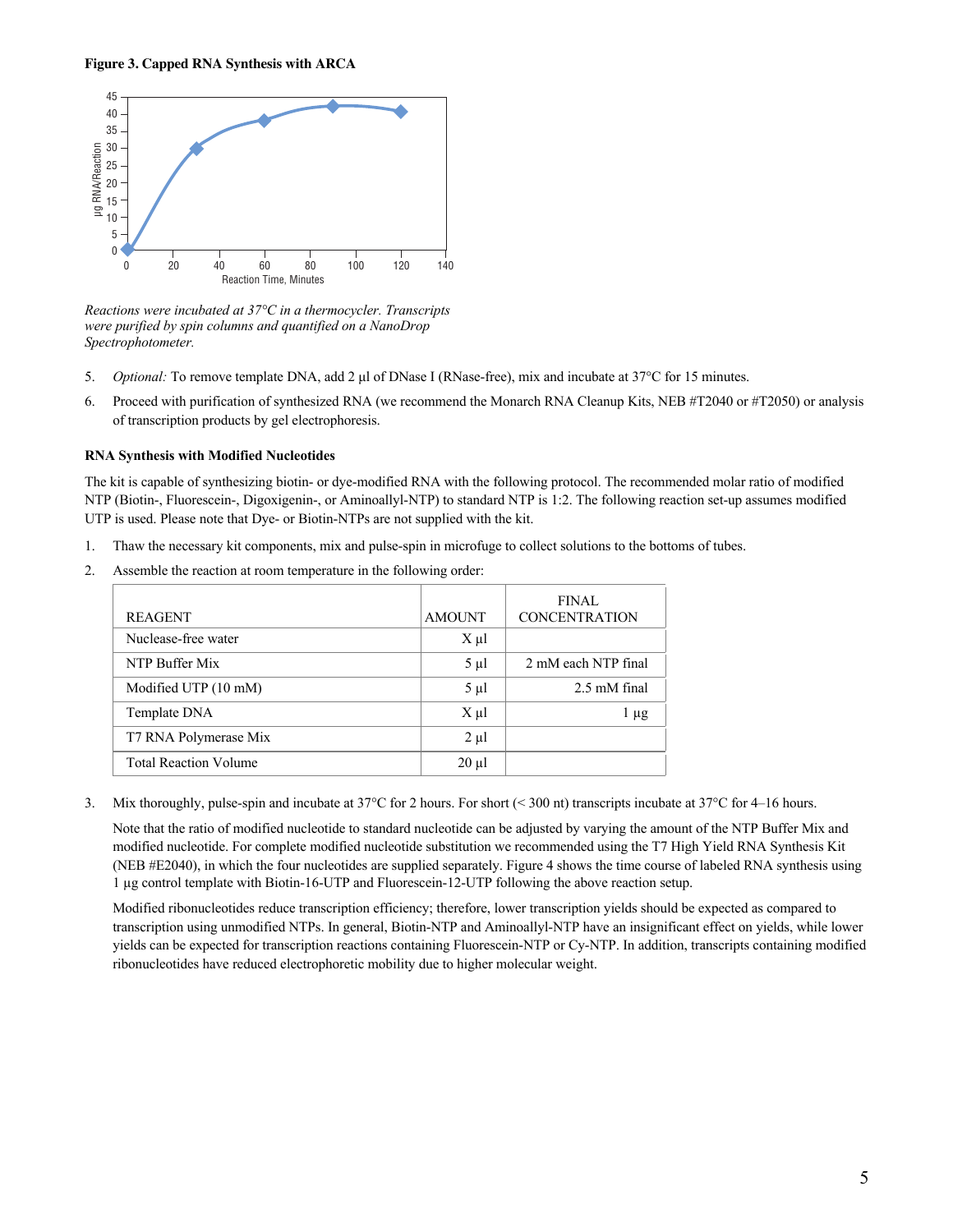**Figure 4. Capped RNA Synthesis with ARCA**



*Reactions were incubated at 37°C in a thermocycler. Transcripts were purified by spin columns and quantified on a NanoDrop Spectrophotometer.*

- 4. Optional: To remove template DNA, add 30 μl nuclease-free water and 2 μl of DNase I (RNase-free), mix and incubate at 37°C for 15 minutes
- 5. Proceed with purification of synthesized RNA (we recommend the Monarch RNA Cleanup Kits, NEB #T2040 or #T2050) or analysis of transcription products by gel electrophoresis.

## **Purification of Synthesized RNA**

Synthesized RNA can be purified by LiCl precipitation, phenol:chloroform extraction followed by ethanol precipitation, or by using a spin column based method. If absolute full length RNA is required, we recommend gel purification.

#### **LiCl Precipitation**

The kit includes LiCl solution for quick recovery of the synthesized RNA. LiCl precipitation of RNA is effective in removing the majority of unincorporated NTPs and enzymes. However, RNAs shorter than 300 bases or at concentrations lower than 0.1 mg/ml do not precipitate well. In such cases, other purification methods may be used. LiCl purified RNA is suitable for cap addition with NEB's Vaccinia Capping System (NEB #M2080) and Poly(A) tailing with NEB's Poly(A) Polymerase (NEB #M0276).

- 1. Adjust the reaction volume to 50 μl by adding nuclease-free water.
- 2. Add 25 μl LiCl solution and mix well.
- 3. Incubate at –20°C for 30 minutes.
- 4. Centrifuge at 4°C for 15 minutes at top speed to pellet the RNA.
- 5. Remove the supernatant and rinse the pellet with 500 μl of ice cold 70% ethanol.
- 6. Resuspend the RNA in 50 μl of 0.1 mM EDTA. Store the RNA at –20°C or below.

#### **Phenol:chloroform Extraction and Ethanol Precipitation**

For removal of proteins and most of the free nucleotides, phenol:chloroform extraction and ethanol precipitation of RNA transcripts is the preferred method.

- 1. Adjust the reaction volume to 180 μl by adding nuclease-free water. Add 20 μl of 3 M sodium acetate, pH 5.2 or 20 μl of 5 M ammonium acetate and mix thoroughly.
- 2. Extract with an equal volume of 1:1 phenol:chloroform mixture, followed by two extractions with chloroform. Collect the aqueous phase and transfer to a new tube.
- 3. Precipitate the RNA by adding 2 volumes of ethanol. Incubate at –20°C for at least 30 minutes and collect the pellet by centrifugation.
- 4. Remove the supernatant and rinse the pellet with 500 μl of ice cold 70% ethanol.
- 5. Resuspend the RNA in 50 μl 0.1 mM EDTA. Store the RNA at –20°C or below.

#### **Spin Column Purification**

Spin columns will remove unincorporated nucleotides, proteins and salts. We recommend the Monarch RNA Cleanup Kits (NEB #T2030, T2040 or T2050). Adjust the volume of the reaction mixture to 100 μl by adding nuclease-free water and mix well. Purify the RNA by following the spin column manufacturer's instructions. Each reaction produces up to 200 μg of RNA, which may exceed column capacity, thus requiring additional columns.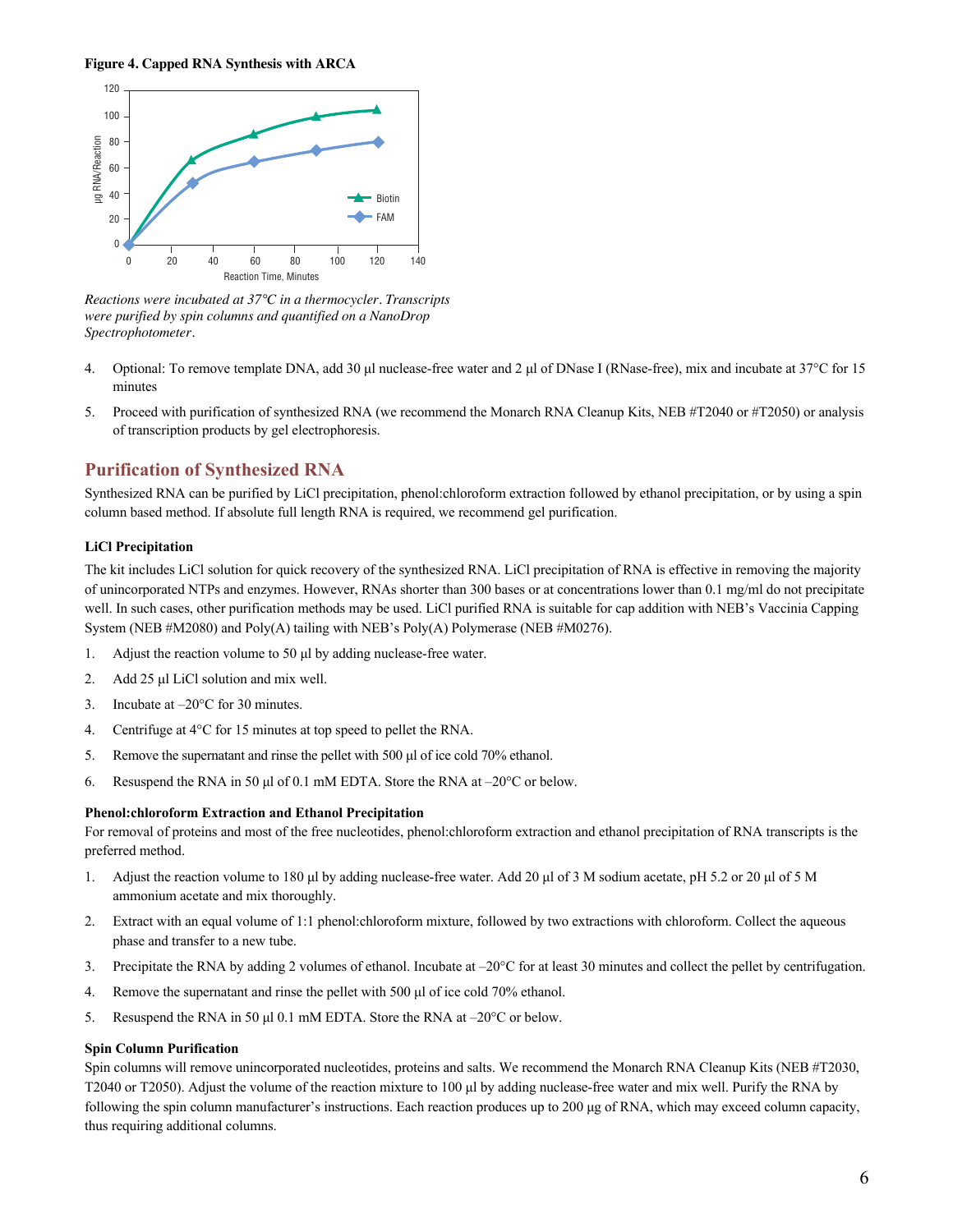#### **Gel Purification**

When high purity RNA transcript is desired, we recommend gel purification of the transcription product. The Monarch RNA Cleanup Kits (NEB #T2030, #T2040, #T2050) can be used for RNA gel extraction (see protocol included in NEB #T2030, #T2040, #T2050 product manual).

## **Evaluation of Reaction Products**

#### **Quantification by UV Light Absorbance**

RNA concentration can be determined by measuring the ultraviolet light absorbance at 260 nm, however, any unincorporated nucleotides and template DNA in the mixture will affect the reading. Free nucleotides from the transcription reaction must be removed before the RNA concentration can be quantified. A 1:200 dilution of a sample of the purified RNA should give an absorbance reading in the linear range of a spectrophotometer. RNA dilution may not be necessary if using a NanoDrop Spectrophotometer. A NanoDrop Spectrophotometer can directly read RNA concentrations from 10 ng/ $\mu$ l to 3000 ng/ $\mu$ l. For single-stranded RNA, 1 A<sub>260</sub> is equivalent to an RNA concentration of 40 μg/ml. The RNA concentration can be calculated as follows:

 $A_{260}$  x dilution factor x 40 =  $\mu$ g/ml RNA

#### **Analysis of Transcription Products by Gel Electrophoresis**

To evaluate transcript length, integrity and quantity, an aliquot of the transcription reaction should be run on an appropriate denaturing agarose or polyacrylamide gel. Transcripts larger than 0.3 kb can be run on agarose gels, whereas denaturing polyacrylamide gels (5–15%) are necessary for smaller transcripts. The gels should be run under denaturing conditions to minimize formation of secondary structures by the transcript.

- 1. Preparation of denaturing gels
	- a. Denaturing agarose gel:

To make a 100 ml 1% denaturing agarose gel, add 1 gram agarose powder to 72 ml nuclease-free water. Melt the agarose and add 10 ml 10X MOPS buffer. Then, in a fume hood, add 18 ml fresh formaldehyde (37%), mix well. Pour the gel. 10X MOPS gel running buffer: 0.4 M MOPS (pH 7.0), 0.1 M Sodium Acetate, 10 mM EDTA

b. Denaturing PAGE/Urea Gel:

5–15% PAGE/Urea gel. We recommend using commercially available premade gels. Use standard TBE gel running buffer. 10X TBE buffer: 0.9 M Tris Base, 0.9 M Boric Acid, 20 mM EDTA.

- 2. Gel electrophoresis of non-radiolabeled RNA
	- a. Mix 0.2–1 μg RNA sample with an equal volume of RNA Loading Dye (2X, NEB #B0363).
	- b. Denature the RNA sample and an aliquot of RNA marker by heating at  $65-70^{\circ}$ C for  $5-10$  minutes.
	- c. Pulse-spin prior to loading onto gel.
	- d. Visualizing RNA by staining the gel with SYBR® Gold or ethidium bromide.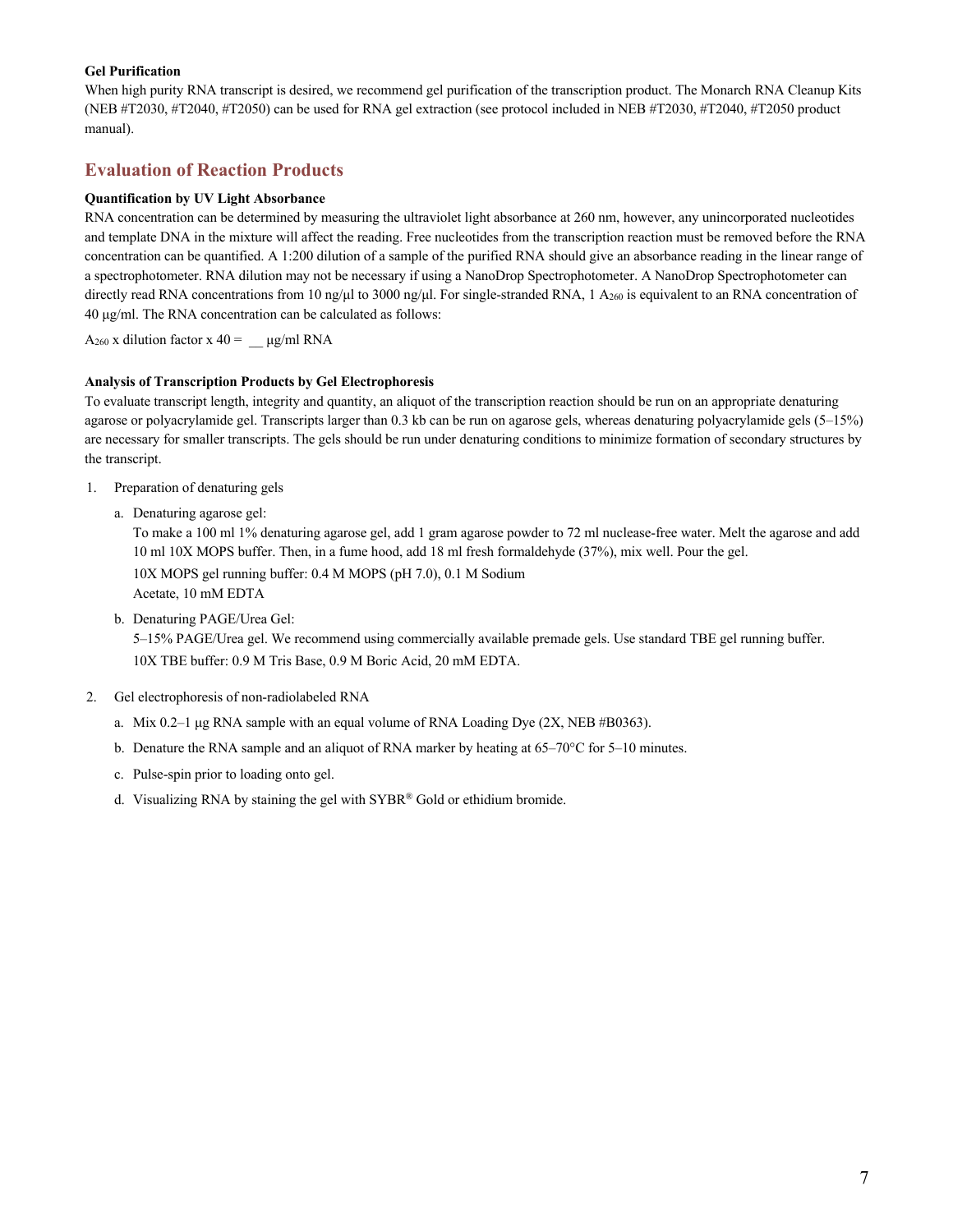## **Troubleshooting**

#### **Control Reaction**

The FLuc control template DNA is a linearized plasmid containing the firefly luciferase gene under the transcriptional control of the T7 promoter. The size of the runoff transcript is 1.8 kb. The control reaction should yield  $\geq 150 \,\mu$ g RNA transcript in 2 hours.

If the control reaction is not working, there may be technical problems during reaction set up. Repeat the reaction by following the protocol carefully; take all precautions to avoid RNase contamination. Contact NEB for technical assistance.

The control plasmid sequence can be found at www.neb.com. The FLuc control template is generated by linearizing the plasmid with StuI.

#### **Low Yield of Full-length RNA**

If the transcription reaction with your template generates full-length RNA, but the yield is significantly lower than expected, it is possible that contaminants in the DNA template are inhibiting the RNA polymerase, or the DNA concentration may be incorrect. Alternatively, additional purification of DNA template may be required. Phenol:chloroform extraction is recommended (see template DNA preparation section).

#### **Low Yield of Short Transcript**

High yields of short transcripts (< 0.3 kb) are achieved by extending incubation time and increasing the amount of template. Incubation of reactions up to 16 hours (overnight) or using up to 2 μg of template will help to achieve maximum yield.

#### **RNA Transcript Smearing on Denaturing Gel**

If the RNA appears degraded (e.g., smeared) on denaturing agarose or polyacrylamide gel, the DNA template is likely contaminated with RNase. DNA templates contaminated with RNase can affect the length and yield of RNA synthesized (a smear below the expected transcript length). If the plasmid DNA template is contaminated with RNase, perform phenol:chloroform extraction, then ethanol precipitate and dissolve the DNA in nuclease-free water (see template DNA preparation section).

#### **RNA Transcript of Larger Size than Expected**

If the RNA transcript appears larger than expected on a denaturing gel, template plasmid DNA may be incompletely digested. Even small amounts of undigested circular DNA can produce large amounts of long transcripts. Check template for complete digestion. If undigested plasmid is confirmed, repeat restriction enzyme digestion.

Larger size bands may also be observed when the RNA transcript is not completely denatured due to the presence of strong secondary structures.

#### **RNA Transcript of Smaller Size than Expected**

If denaturing gel analysis shows the presence of smaller bands than the expected size, it is most likely due to premature termination by the polymerase. Some sequences with resemblance to T7 RNA Polymerase termination signals will cause premature termination. Incubating the transcription reaction at lower temperatures, for example at 30°C, may increase the proportion of full-length transcript, however the yield will be decreased. For GC rich templates, or templates with secondary structures, incubation at 42°C may improve yield of full-length transcript.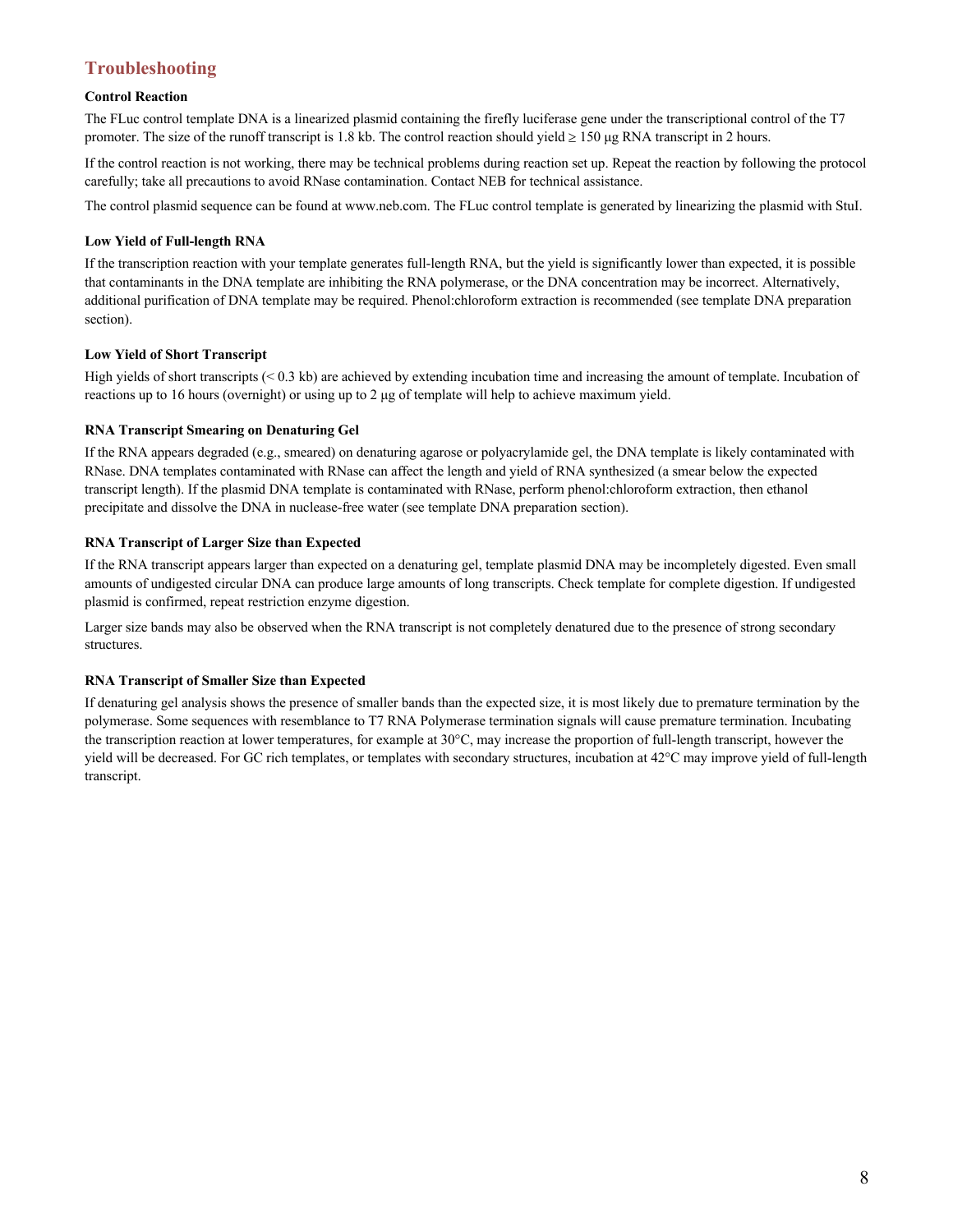# **Ordering Information**

| NEB#   | <b>PRODUCT</b>                                 | <b>SIZE</b>  |
|--------|------------------------------------------------|--------------|
| E2050S | HiScribe T7 Quick High Yield RNA Synthesis Kit | 50 reactions |

## COMPANION PRODUCTS

| NEB#          | <b>PRODUCT</b>                                                | <b>SIZE</b>          |
|---------------|---------------------------------------------------------------|----------------------|
| T2040S/L      | Monarch RNA Cleanup Kit $(50 \mu g)$                          | $10/100$ preps       |
| T2030S/L      | Monarch RNA Cleanup Kit (10 μg)                               | $10/100$ preps       |
| T2050S/L      | Monarch RNA Cleanup Kit (500 μg)                              | $10/100$ preps       |
| <b>B0363S</b> | RNA Loading Dye (2X)                                          | 4x1ml                |
| M0307S/L      | RNase Inhibitor, Human Placenta                               | 2,000/10,000 units   |
| M0314S/L      | RNase Inhibitor, Murine                                       | 3,000/15,000 units   |
| M0303S/L      | DNase I (RNase-Free)                                          | 1,000/5,000 units    |
| M0493S/L      | Q5 Hot Start High-Fidelity DNA Polymerase                     | 100/500 units        |
| N0362S        | ssRNA Ladder                                                  | 25 gel lanes         |
| N0364S        | Low Range ssRNA Ladder                                        | 25 gel lanes         |
| S1411S/L      | 3'-O-Me-m <sup>7</sup> G(5')ppp(5')G RNA Cap Structure Analog | $1/5$ µmol           |
| S1405S/L      | $m7G(5')ppp(5')A RNA Cap Structure Analog$                    | $1/5$ µmol           |
| S1406S/L      | G(5')ppp(5')A RNA Cap Structure Analog                        | $1/5$ µmol           |
| S1407S/L      | G(5')ppp(5')G RNA Cap Structure Analog                        | $1/5$ µmol           |
| S1404S/L      | $m7G(5')ppp(5')G RNA Cap Structure Analog$                    | $1/5$ µmol           |
| E3320S        | RNase Contamination Assay Kit                                 | 50 reactions         |
| M2080S        | Vaccinia Capping System                                       | 400 units            |
| M0366S        | mRNA Cap 2'-O-Methyltransferase                               | $2,000$ units        |
| M0276S/L      | E. coli Poly(A) Polymerase                                    | 100/500 units        |
| N0466S/L      | Ribonucleotide Solution Mix                                   | $10/50$ µmol of each |
| N0450S/L      | Ribonucleotide Solution Set                                   | $10/50$ µmol of each |